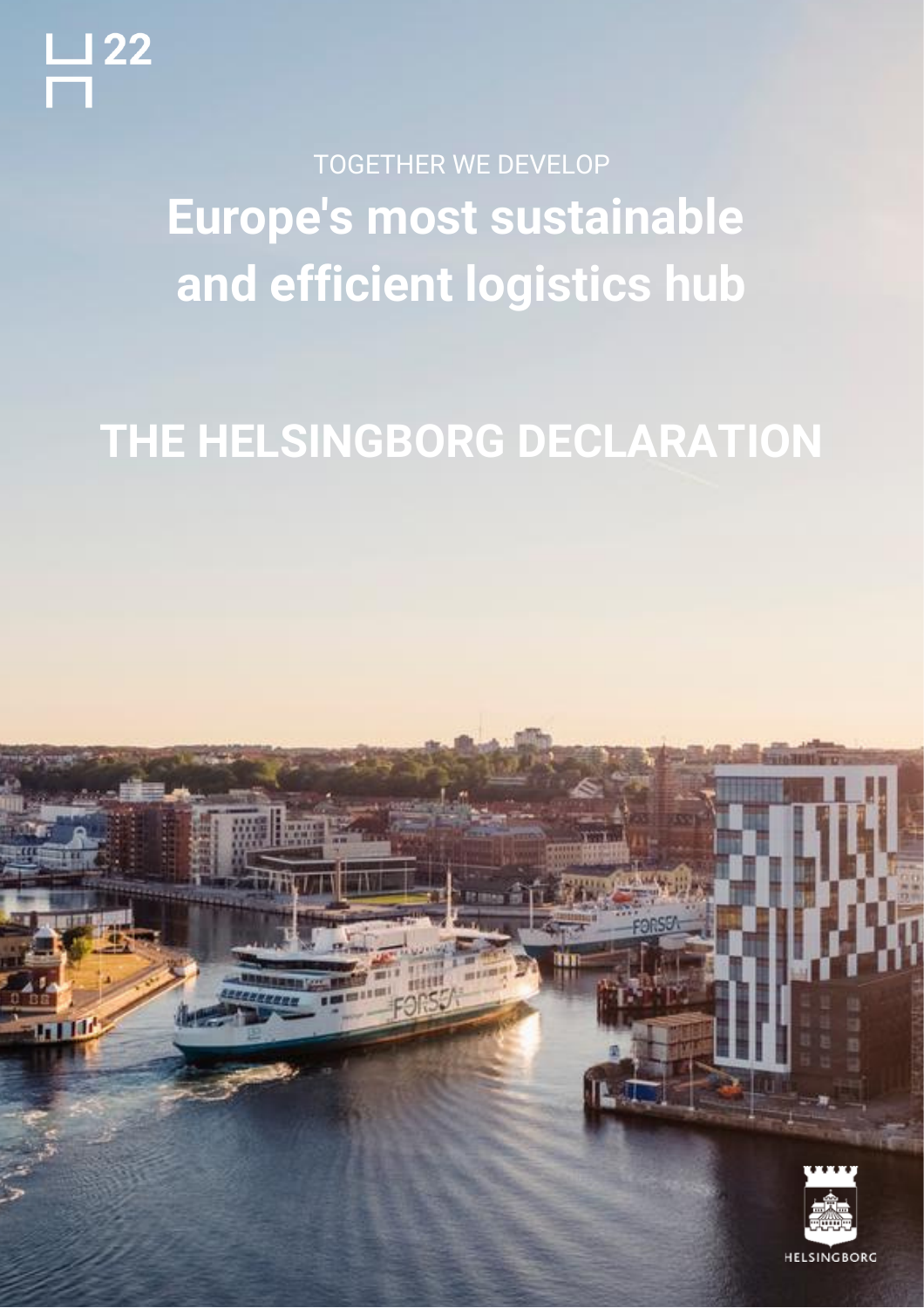# **THE HELSINGBORG DECLARATION**

Climate change is one of the greatest challenge facing humanity today. Our future well-being depends on protecting our environment, and policy makers worldwide are seeking a sustainable approach to economic growth. To avoid the catastrophic effects of climate change, we must rapidly reduce our greenhouse gas emissions. The City of [Helsingborg](https://www.linkedin.com/company/helsingborg/) is one of the EU's 100 climate-smart cities and has been named Sweden's most environmentally-friendly municipality five times. Due to its ideal location, the Helsingborg region is home to many logistical business providing services across Sweden.

We have adopted the ambitious goal of achieving complete climate neutrality by 2030, to mitigate our impact on the environment. But we need your help.

Together, we can lead this green transition. Our goal is to become Europe's most sustainable and efficient logistics hub, with academia, political organisations, the private sector and civil society all playing a key role in delivering this ambition.

That's why we're launching the Helsingborg Declaration. Together, we're creating a network and a platform with stakeholders from every part of the logistics chain. Everyone who joins the movement has the ambition to accelerate their transition to climate neutrality by 2030. What makes us effective is that we're all acting together organisations both large and small at all levels and all stages of the supply chain.

Together, we're changing words into deeds, and working together towards a climate-neutral and sustainable logistics chain.

And by 2030, we'll get there.

#### **OUR COMMON GOAL**

Our ambition is to reach net zero emissions by 2030. Restructuring the logistics chain requires a level of cooperation within industries and between companies, politicians and civil servants that's never been seen before. We must find new ways of working, and we must do it together, quickly.

#### **AREAS OF CHANGE**

In the Helsingborg Declaration, we've highlighted five parts at different points of the logistics chain with a strong potential for green transition:

- Fossil-free energy
- Smart, seamless and efficient logistics
- Technology and infrastructure
- Packaging logistics
- Circularity, reuse and recycling

The five transitional areas in the Helsingborg Declaration have been selected as they focus on climate change impacts that are close to the business operations and can, therefore, be influenced. Although this is a targeted approach, it does not lessen the importance of wider aspects of sustainability which can permeate the whole business process.

Examples of wider aspects of sustainability are:

- Financial sustainability business acumen
- Social sustainability
- Purchasing/customer behaviour

You can read more about each aspect of sustainability, as well as the five change areas, in Appendix 1.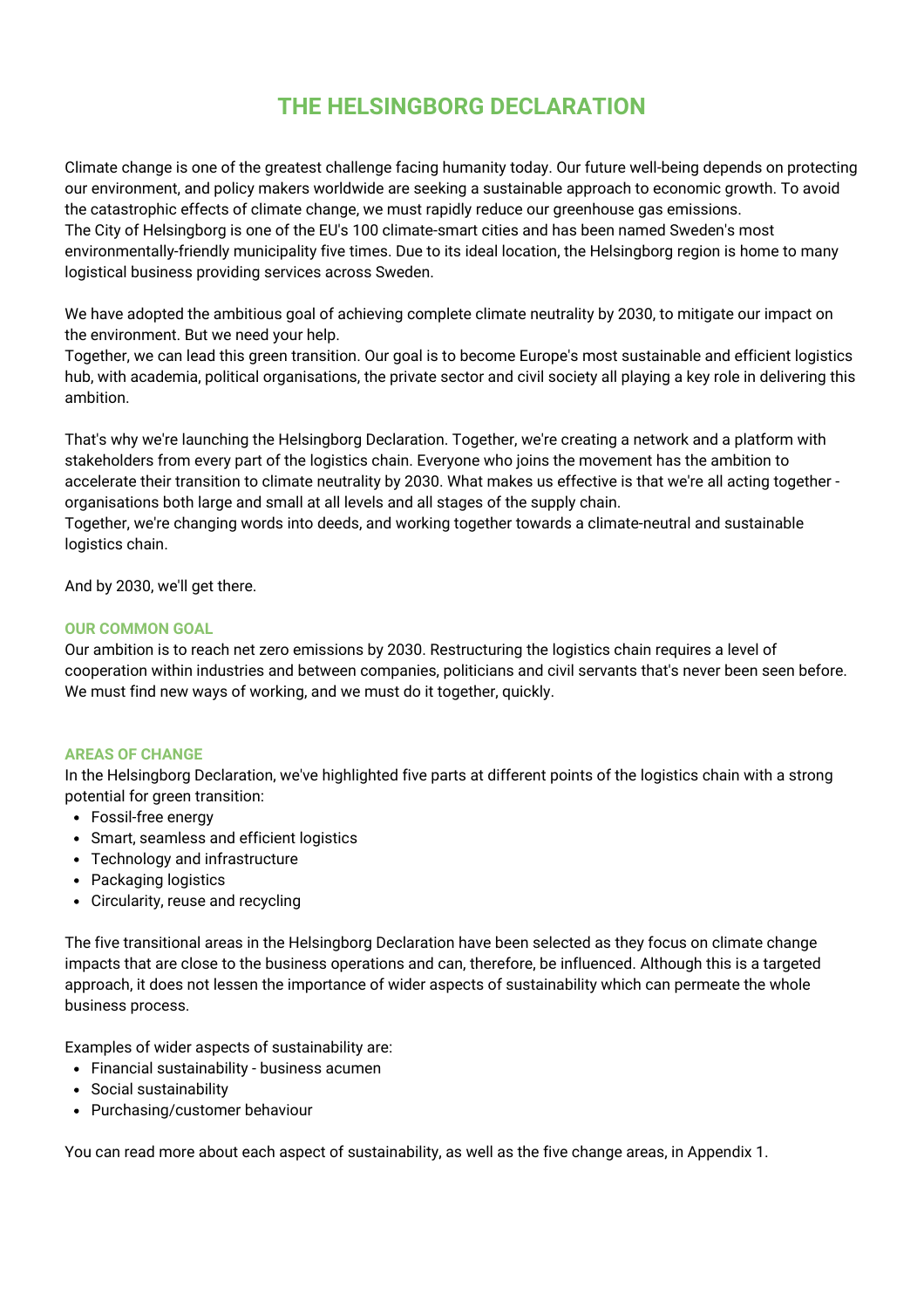# **WE JOIN THE HELSINGBORG DECLARATION**

We wholeheartedly support this joint effort to accelerate the logistics industry's green transition. We are, ourselves, part of the effort to deliver this transition through incremental improvements in one or more of the five strategic change areas in our own operations. As an affiliate, we report on the progress of this transition every year. The Helsingborg Declaration helps to support this process, and we recognise that we are also responsible for implementing these changes. We are committed to being open, measuring our progress, delivering change and communicating our compliance with the Declaration. The purpose of the Helsingborg Declaration is to be a platform for collaboration that leads to accelerated climate change action and provides added value to affiliated businesses, in the following forms:

- A network for accelerated climate-related change in business
- Visibility, marketing and branding opportunities
- Opportunities for cross-border collaboration
- Knowledge sharing and experience exchange
- The opportunity to inspire and be inspired
- Accessible pathways to municipal government, business, academia, research and development
- The opportunity to act together with advocacy from industry organisations and the authorities
- Positioning in Europe's fastest-moving and most sustainable logistics hub
- External monitoring and coordination

As a member of the Helsingborg Declaration, we're committed to:

- Assuming a position of climate leadership through an active and open approach to new cross-border collaborations that support work towards climate goals
- Having the presence of the CEO/strategic management team at least twice a year
- Expressing our change commitments within one or more of the Declaration's change areas see Appendix 2
- Monitoring our progress annually, see Appendix 3

#### **OBJECTIVES AND PROCESS**

The Helsingborg Declaration is an initiative that is facilitated and coordinated by the City of Helsingborg for a period of not less than two years. The purpose is to enable accelerated climate change work through effective collaborative projects. We all benefit through climate-sustainability and working collaboratively will create at least as much value as learning and developing one's own business.

Phase 1 Identify potential areas for collaboration. Search for project funding opportunities. Phase 2 Bring together participating organisations and establish cooperative models. Phase 3 Launch projects

The phases will take all take place continuously and therefore overlap over time.

Goals for year 1

- To have launched at least one collaborative project/initiative within each change area.
- 40 participants

#### Goals for year 2

- 70 participants
- At least two active projects within each change area.
- To have established processes for new projects and advocacy work.

#### **CONNECTING TOGETHER**

| Company/Organisation |
|----------------------|
| Signature            |
| <b>Name</b>          |
| Place and date       |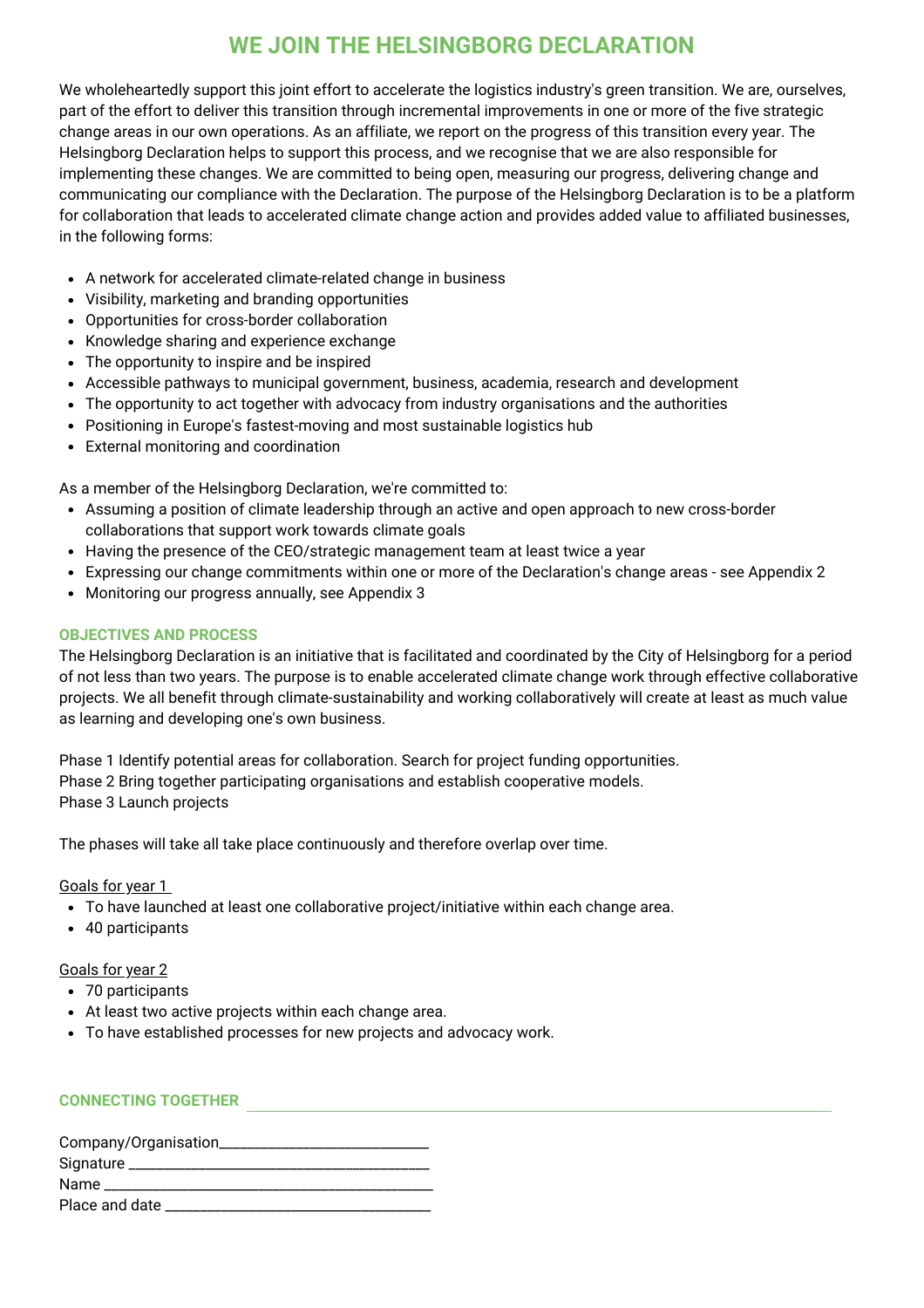

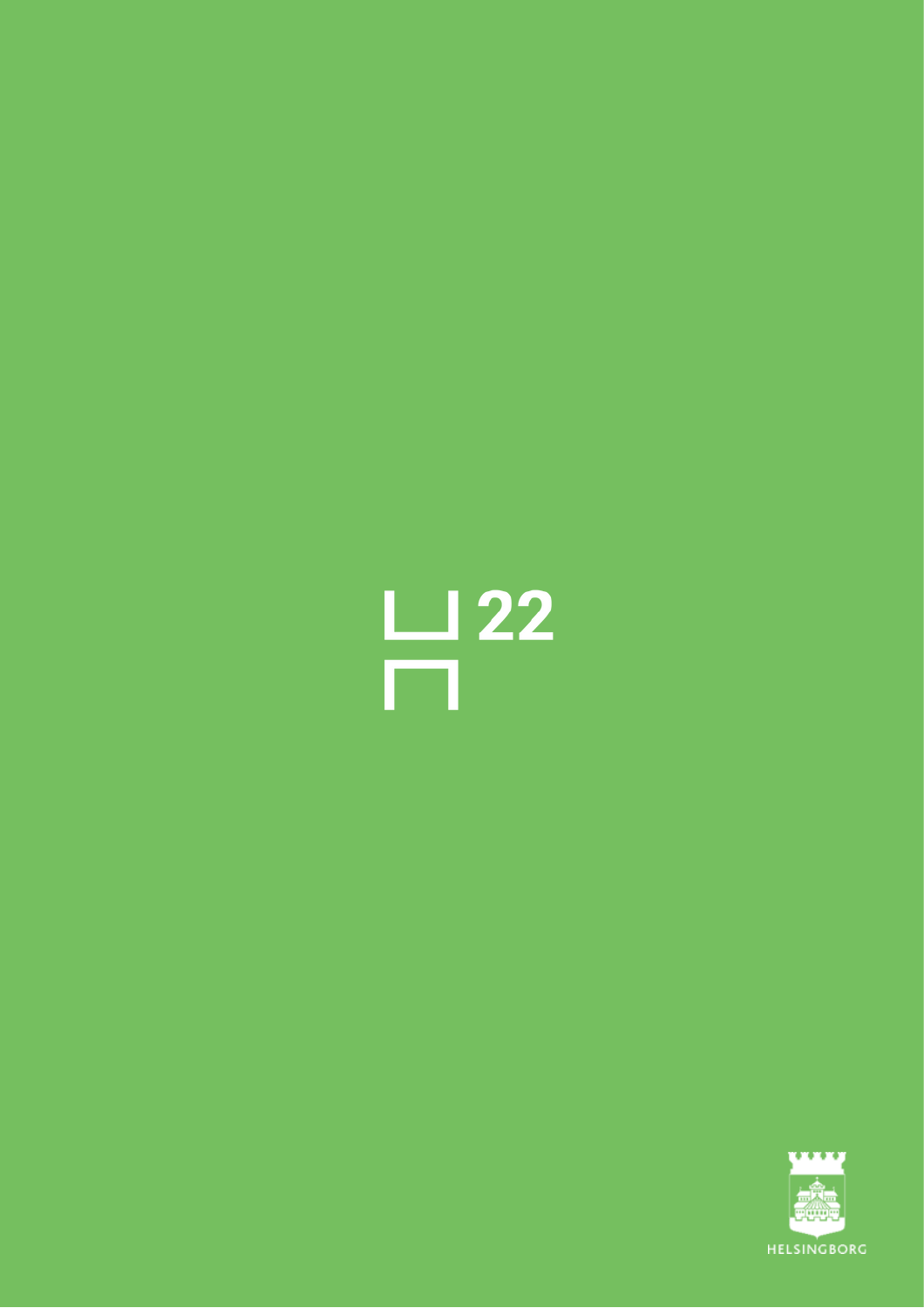# **OUR CHANGE AREAS**

The content of the Helsingborg Declaration's five areas for change describes our desired approach for each area and provides a number of concrete examples of how we can make sustainable choices. The examples are intended to help illustrate the change areas and are not meant to be comprehensive. Naturally, there will be plenty of other specific climate-smart choices we can make.

#### **1. Fossil-free energy**

We actively and passionately develop and invest in our ability to replace fossil fuels with renewable energy sources. The use of fossil fuel energy for transport, cooling, heating and production accounts for the majority of Sweden's climate-impacting emissions.

#### Example areas:

·Transport of goods by road ·Construction transport ·Public choices around modes of transport ·Company car policies ·Heating and cooling ·Microproduction of solar power cells on roofs ·Investment in fossil-free transport ·Optimisation of energy use.

#### **2.Smart, seamless and efficient logistics**

We're open to new solutions and collaborative approaches with the aim of increasing transport efficiency. Future means of transport need to be designed with a climate change perspective in mind. In many cases, this will require, openness to new ideas and ambition, as well as innovative new business models and a broader understanding of what optimised transport means at each stage of the logistics chain. New collaborative approaches and joint ventures are needed to solve the challenges, and these are likely to take place between stakeholders who are alert to and ready for the future.

Example areas: ·Transparent flows ·Climate-neutral modes of transport ·Package delivery/collection ·Smart returns management ·Urban logistics ·Smart reloading and intermodality solutions

#### **3.Circularity, reuse and recycling**

We are open-minded about the opportunities for collaborative approaches on circular flows and return systems and constantly working to ensure that as much waste as possible is recycled or reused. In a perfect world, all waste can serve a purpose. What can't be used again can be recycled. Having a plan for the product's complete lifespan is a way to make better use of the Earth's resources and reduce greenhouse gas emissions.

Example areas: ·Industrial symbiosis ·Business models and financing models (e.g. rights of use vs. rights of ownership) ·Recycling - material recycling and second hand

·Deposit and return systems

·Waste planning (What happens to the product/packaging when it's no longer used?) ·Landfill use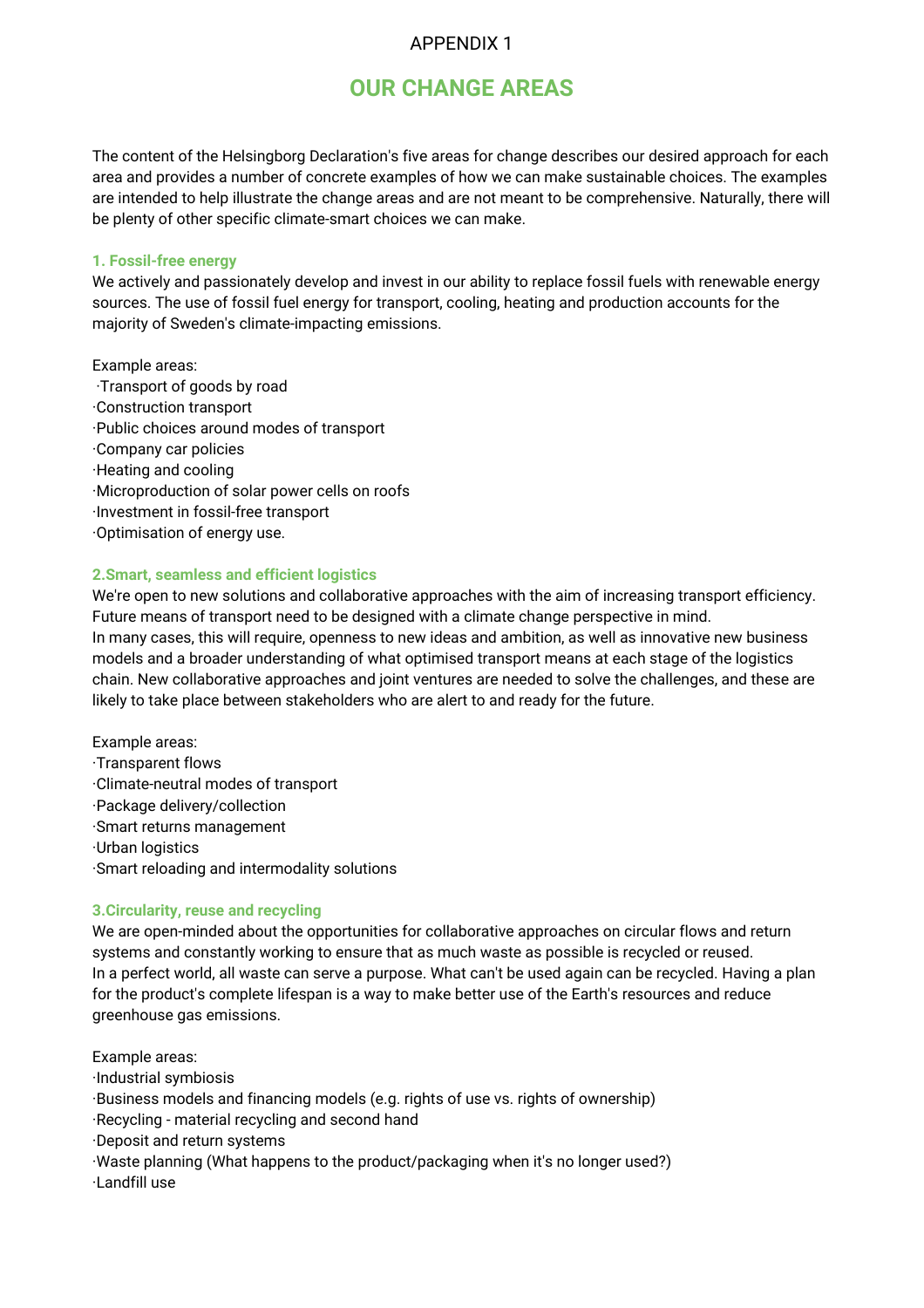## **OUR CHANGE AREAS**

#### **4.Packaging logistics**

We strive continuously to make packaging more climate- and environmentally-friendly during purchase, production and transport.

Packaging serves a variety of key roles for the product, user, transport and business efficiency through reuse. A product that is damaged and discarded has a much greater climate impact than the packaging itself. Improper packaging can also mean low transport efficiency, and there are types of materials that have a greater impact on the environment.

Example areas: ·Material selection ·Filling ·Volume/ quantity optimisation ·Ease of use/function (e.g. returns) ·Protective capacity ·Incoming and outgoing optimisation ·Origin and tracking ·Load bearing ·Recyclability

#### **5.Technology and infrastructure**

We are open to new collaborative approaches through effective investments and joint ventures between different stakeholders in business, academia and the public sector.

An important component for enabling rapid climate change work is technology, infrastructure and innovative ways of working that can be scaled up. For some industries, digitalisation has the potential to help them take quantum leaps on the road to climate neutrality in a short time.

Example areas: ·Freight and road infrastructure ·Energy storage ·Power sharing/optimisation ·Data-driven innovation. ·Standardised interfaces and ways of working ·Digitisation, software development ·Vehicle design ·Delivery infrastructure ·Transparent, integrated logistics chains ·Tracking ·Load bearing ·Recyclability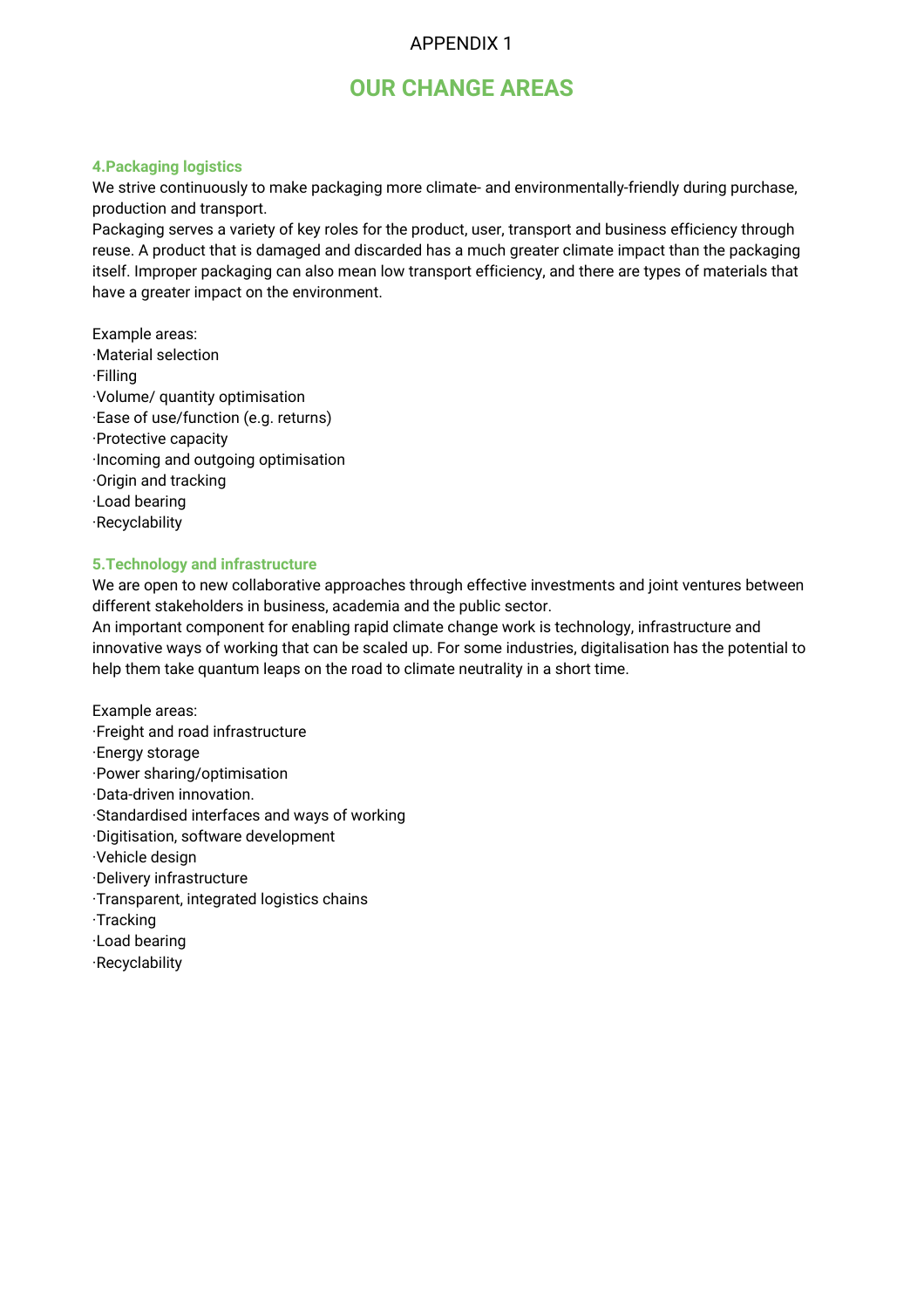## **OUR CHANGE AREAS**

#### **Sustainability is so much more than that..**

The 17 global sustainability goals take a broader approach to sustainability than we do in the Helsingborg Declaration. We focus on climate change in our five change areas, and especially in industries and businesses that are part of and support the logistics sector. But there are other aspects of sustainability that, on a wider level, have a direct or indirect impact on all areas of change and various stakeholder's adaptability.

Examples of such overarching areas are:

#### **Financial sustainability - business acumen**

A company must make a profit over time or it will eventually fail.

Financial sustainability is a basic principle in all climate change work. However, large investments and significant efforts will have to be made. To protect our future, we need to question our way of thinking and our way of doing things in every aspect of our work.

We have to take a longer-term perspective and embrace shared priorities and collaborative working across business, financing and other areas, in order to deliver the effective steps needed to protect our world, and these are all essential elements of the Helsingborg Declaration.

#### **Social sustainability**

Offering decent working conditions or socially accountable behaviour is not just about creating a level playing field in an industry, or being responsible. It's also about being an attractive employer operating in an increasingly competitive and informed labour market. Talented and skilled employees are increasingly prioritising socially responsible employers.

#### **Purchasing/customer behaviour**

Whether the customer is a company or individual it is possible to encourage sustainable business decisions, which will often create a positive impression and help develop goodwill.

By increasing customer awareness of which choices are better from a climate perspective, a business can initiate more climate-smart decisions from a customer, as they perceive this as added value rather than a sacrifice they are expected to make.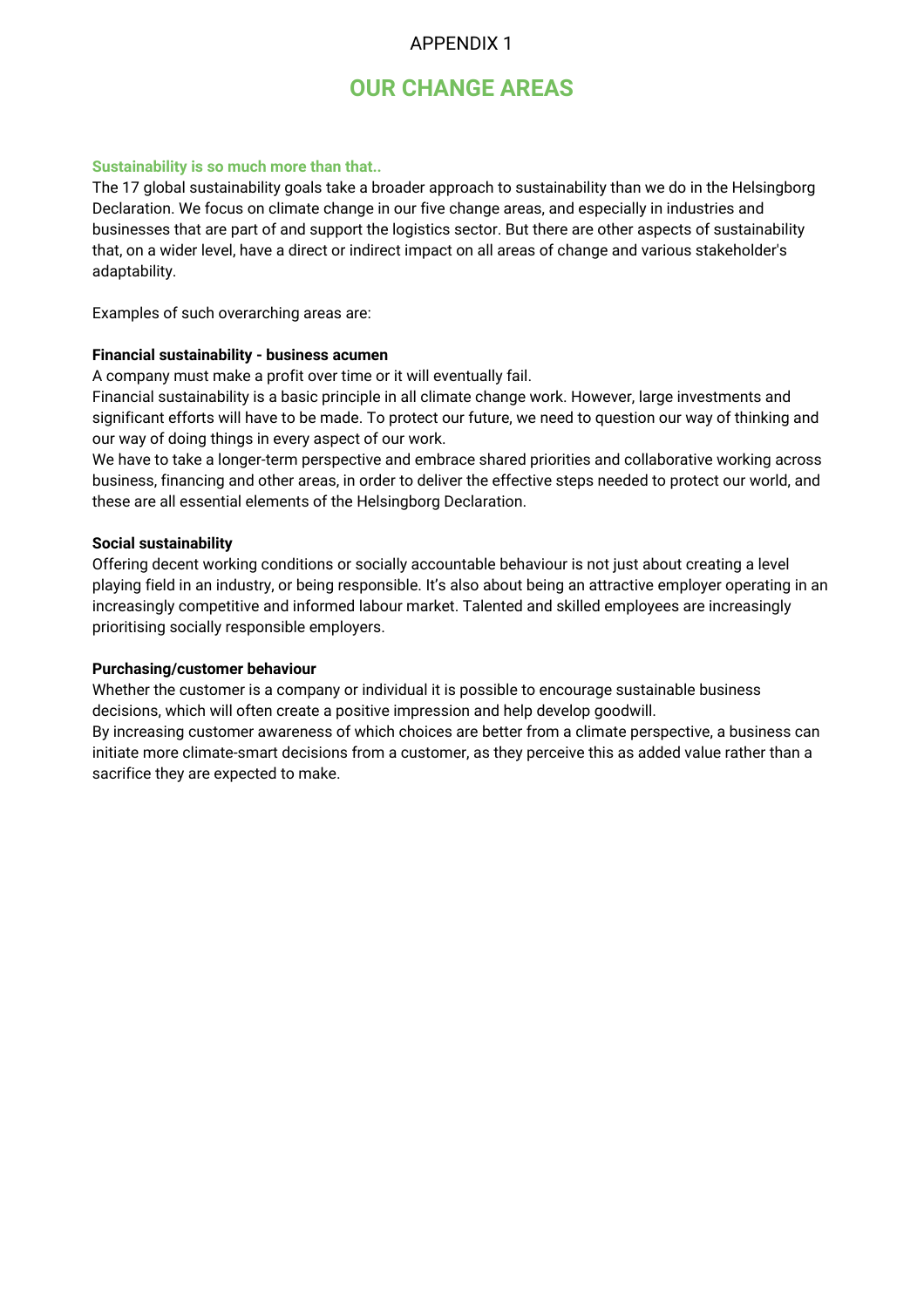# **OUR CHANGE COMMITMENTS**

*Inlämnas senast 1/9 2022*

### **Name of company/ organisation:**

**Contact person:**

#### **Your change commitments.**

Based on your organisation's ways of working, please describe the initiatives/measures that you consider best represent your efforts towards making a green transition. Link them to one or more of the Helsingborg Declaration's areas for change.

- Fossil-free energy
- Smart, seamless and efficient logistics
- Technology and infrastructure
- Packaging logistics
- Circularity, reuse and recycling

| <b>Change area</b> | <b>Partner commitment</b> | <b>Expected effect</b> |
|--------------------|---------------------------|------------------------|
|                    |                           |                        |
|                    |                           |                        |
|                    |                           |                        |
|                    |                           |                        |
|                    |                           |                        |

Do you include in your sustainability reports key figures related to emissions of CO2/CO2 equivalents that can **easily be compared year to year?**

YES  $\Box$  NO  $\Box$ 

**Are those figures explained in an easy, concise way?**

YES  $\Box$  NO  $\Box$ 

If the answer to these questions is YES - please explain how you measure them and what figure you included in your last report.

\_\_\_\_\_\_\_\_\_\_\_\_\_\_\_\_\_\_\_\_\_\_\_\_\_\_\_\_\_\_\_\_\_\_\_\_\_\_\_\_\_\_\_\_\_\_\_\_\_\_\_\_\_\_\_\_\_\_\_\_\_\_\_\_\_\_\_\_\_\_\_\_\_\_\_\_\_\_\_\_\_\_\_\_\_\_\_\_\_\_\_\_\_\_\_\_\_\_\_\_\_\_\_\_\_\_\_\_\_\_\_ \_\_\_\_\_\_\_\_\_\_\_\_\_\_\_\_\_\_\_\_\_\_\_\_\_\_\_\_\_\_\_\_\_\_\_\_\_\_\_\_\_\_\_\_\_\_\_\_\_\_\_\_\_\_\_\_\_\_\_\_\_\_\_\_\_\_\_\_\_\_\_\_\_\_\_\_\_\_\_\_\_\_\_\_\_\_\_\_\_\_\_\_\_\_\_\_\_\_\_\_\_\_\_\_\_\_\_\_\_\_\_ \_\_\_\_\_\_\_\_\_\_\_\_\_\_\_\_\_\_\_\_\_\_\_\_\_\_\_\_\_\_\_\_\_\_\_\_\_\_\_\_\_\_\_\_\_\_\_\_\_\_\_\_\_\_\_\_\_\_\_\_\_\_\_\_\_\_\_\_\_\_\_\_\_\_\_\_\_\_\_\_\_\_\_\_\_\_\_\_\_\_\_\_\_\_\_\_\_\_\_\_\_\_\_\_\_\_\_\_\_\_\_

Figure\_\_\_\_\_\_\_\_\_\_\_\_\_\_\_\_\_\_\_\_\_\_\_\_\_\_\_\_CO2 emissions

Scope 1 2 3 unknown

The information in this form may be used for communication purposes within the scope of the Helsingborg Declaration.